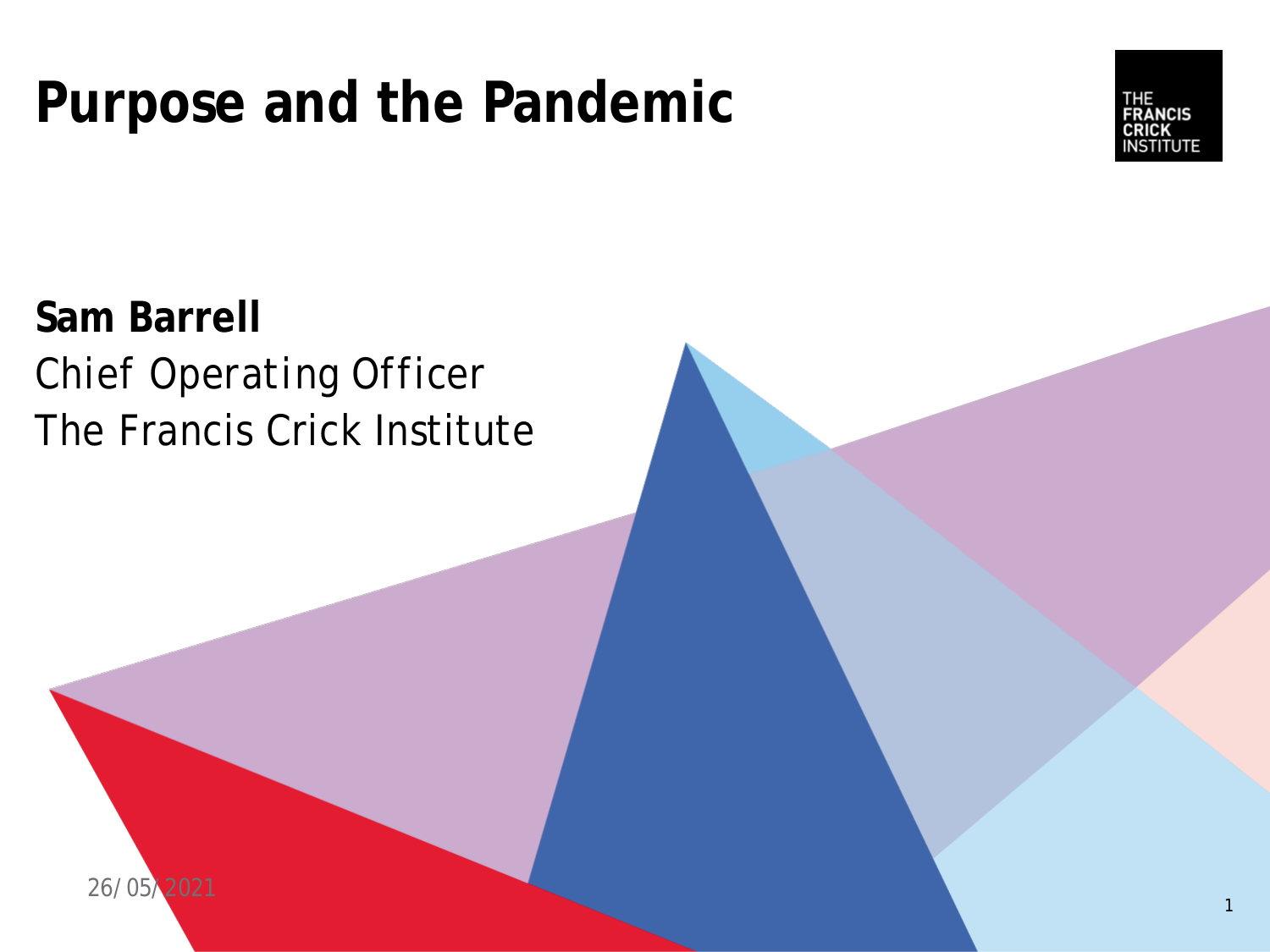# **First major challenge**



- Should the Crick try and set-up COVID PCR testing to help our local NHS?
- Should we wait for permission, finance and resource?
- Did we have the expertise?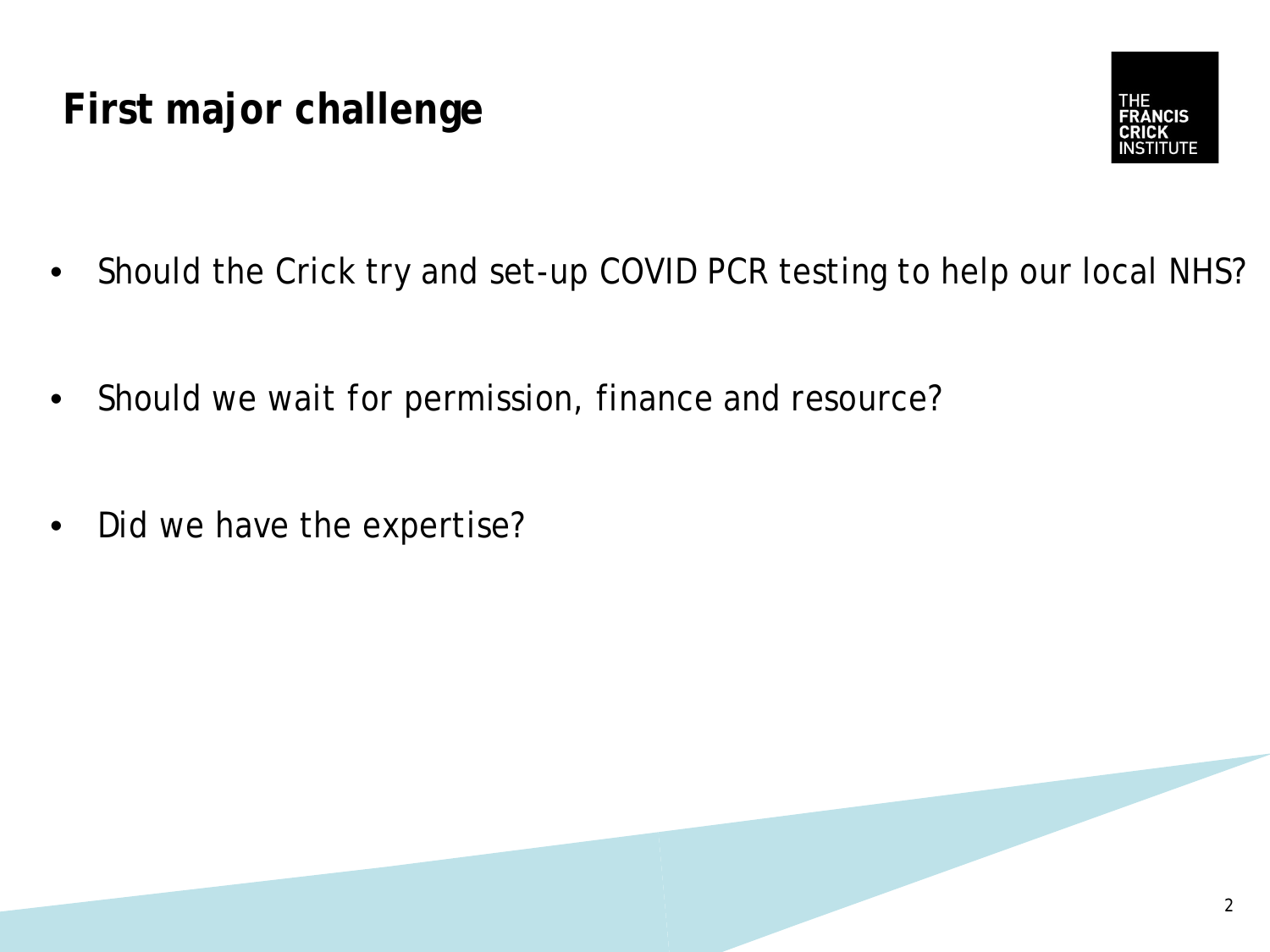# **Some of the COVID pipeline testing team**



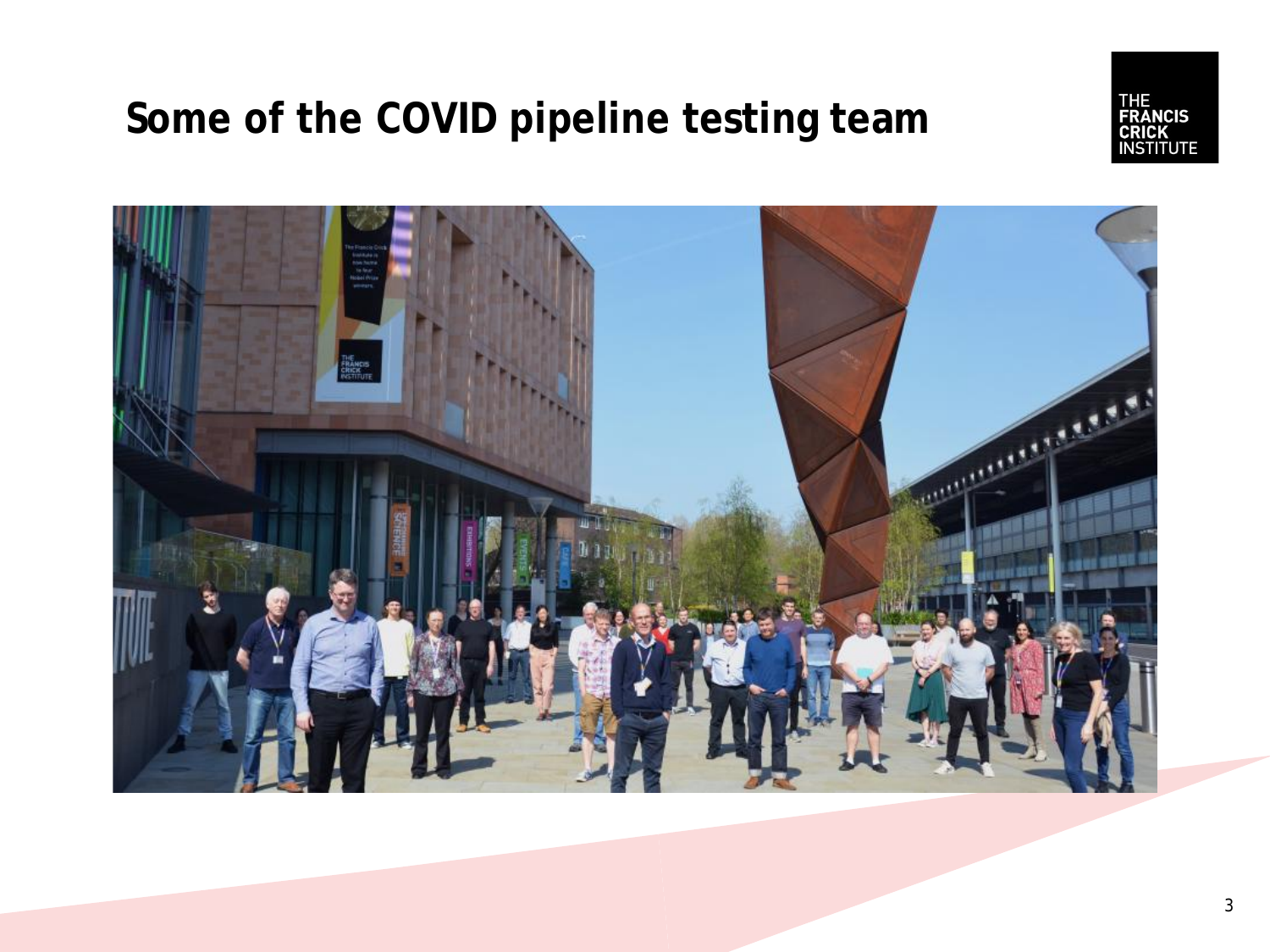

*"Testing is an essential part of the national effort to tackle the spread of COVID-19. We wanted to use our facilities and expertise to help support NHS staff on the front line who are battling this virus.*

*Institutes like ours are coming together with a Dunkirk spirit – small boats that collectively can have a huge impact on the national endeavour."*

*Sir Paul Nurse*

Radio 4

April 2020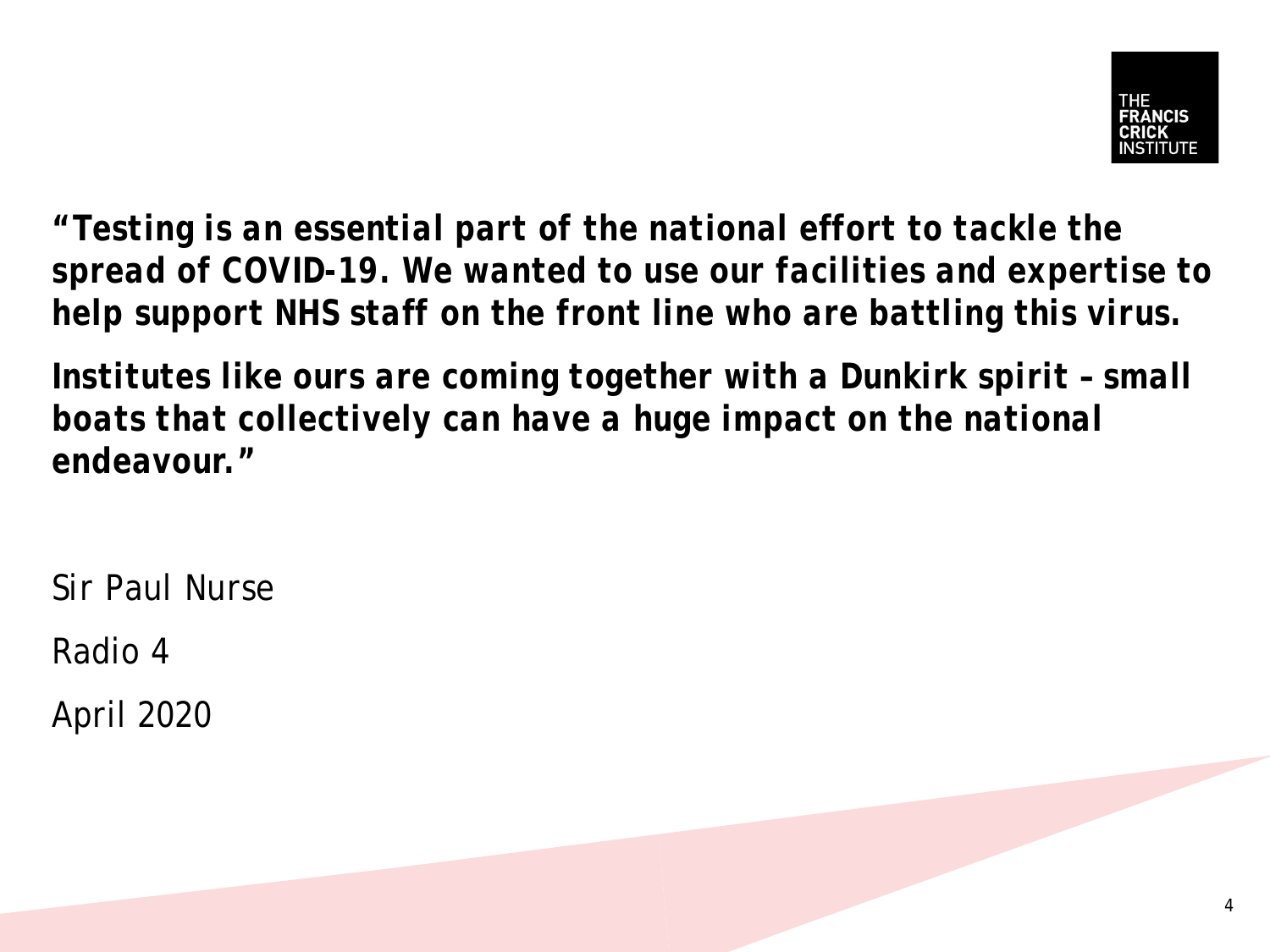## **Second major challenge**



- Symptomatic versus non-symptomatic COVID testing.
- Do we speak out?
- How do we influence?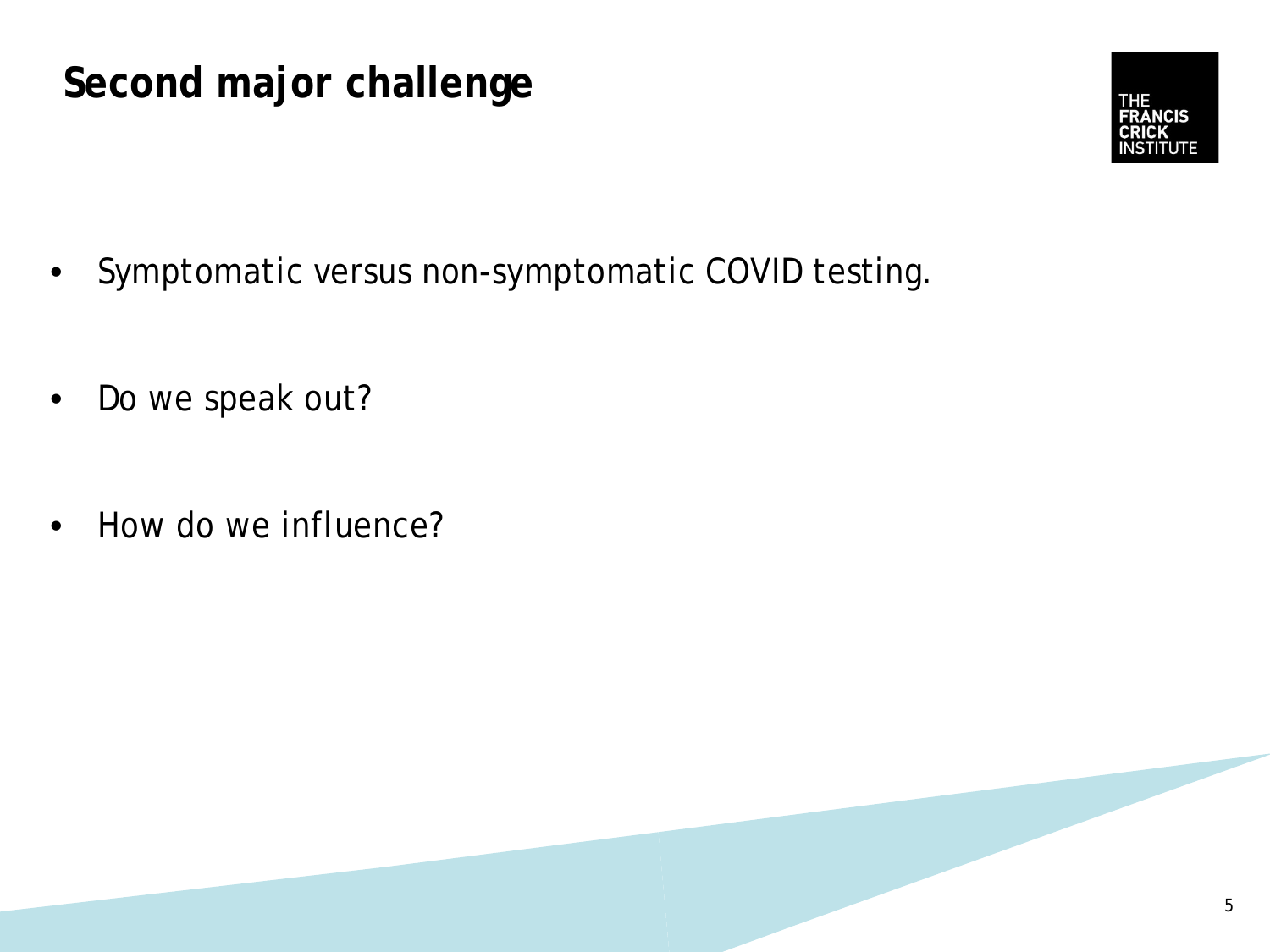# **Third major challenge**

- Do we make staff testing mandatory?
- What do we do with positive test results?
- What about GDPR?
- What to do if staff didn't comply?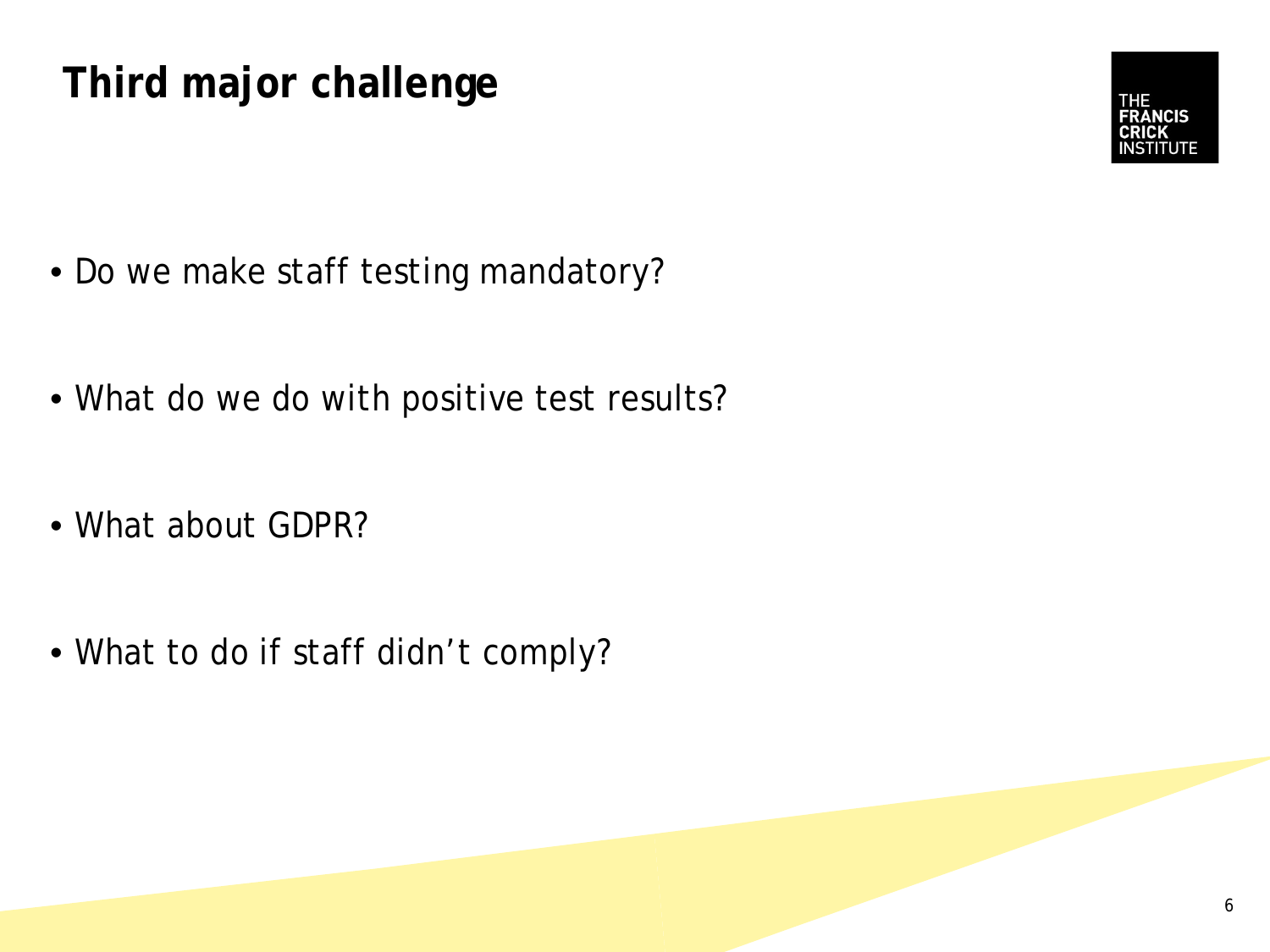# **Outcomes of the first challenge**



- > 500,000 COVID PCR tests.
- 10 hospitals and 150 care homes.
- Support and advice on PCR testing to over 40 other sites both UK and internationally.
- Cited by Department of Health & Social Care as national exemplar site (diagnostic testing guidelines).
- Drive-through facility supporting pre-op patients.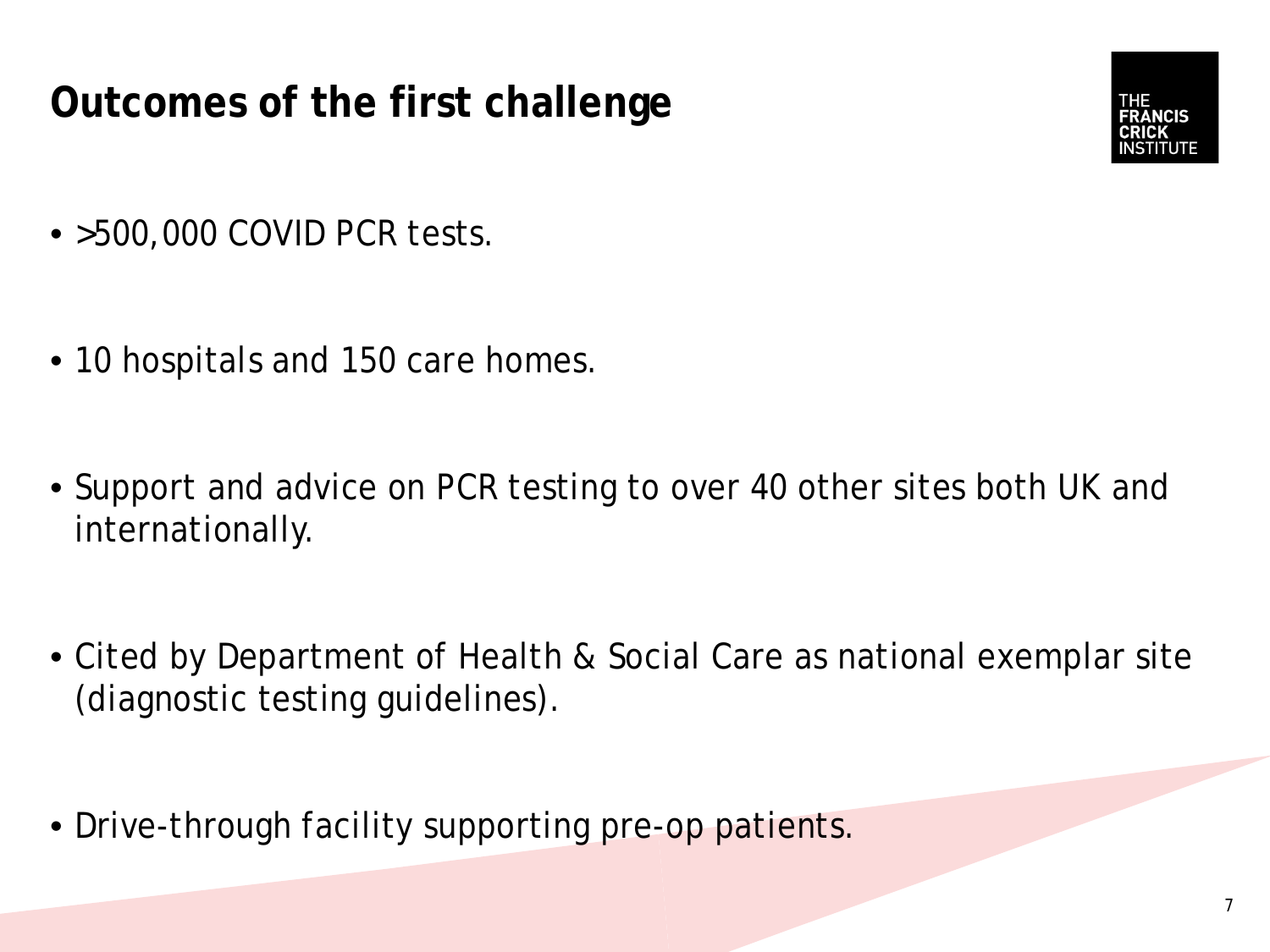#### **Outcomes of first challenge**



• *"Thank you to you and your colleagues for the world-class support you are offering. It really has made a major difference, not only for UCLH but so many others in the health and care sector"*

*Prof. Marcel Levi*

**Chief Executive**

**UCLH**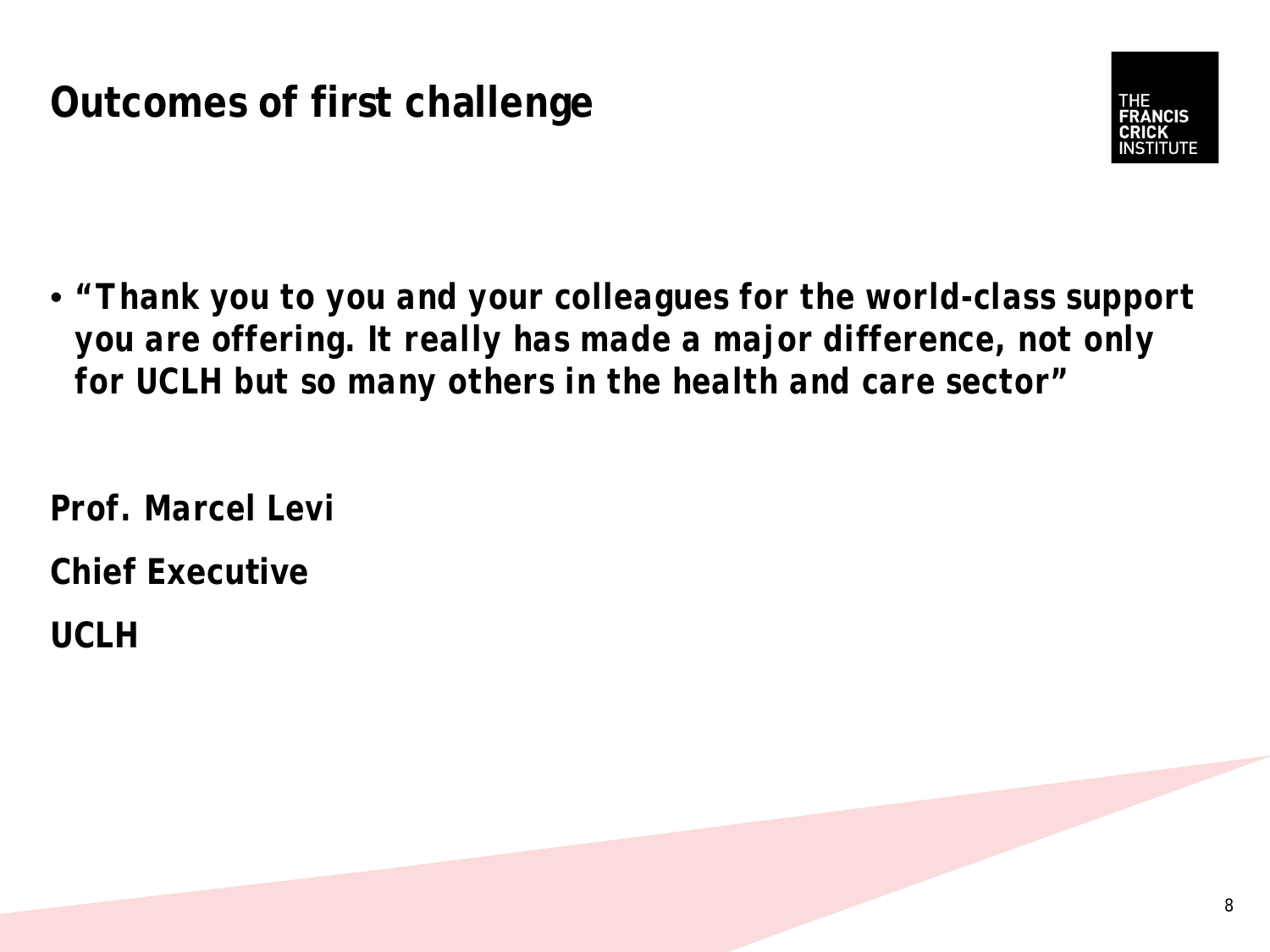**Outcomes of the second challenge**



- Healthcare workers are now routinely asymptomatically tested.
- Social care workers are now routinely asymptomatically tested.
- Patients are now routinely asymptomatically tested.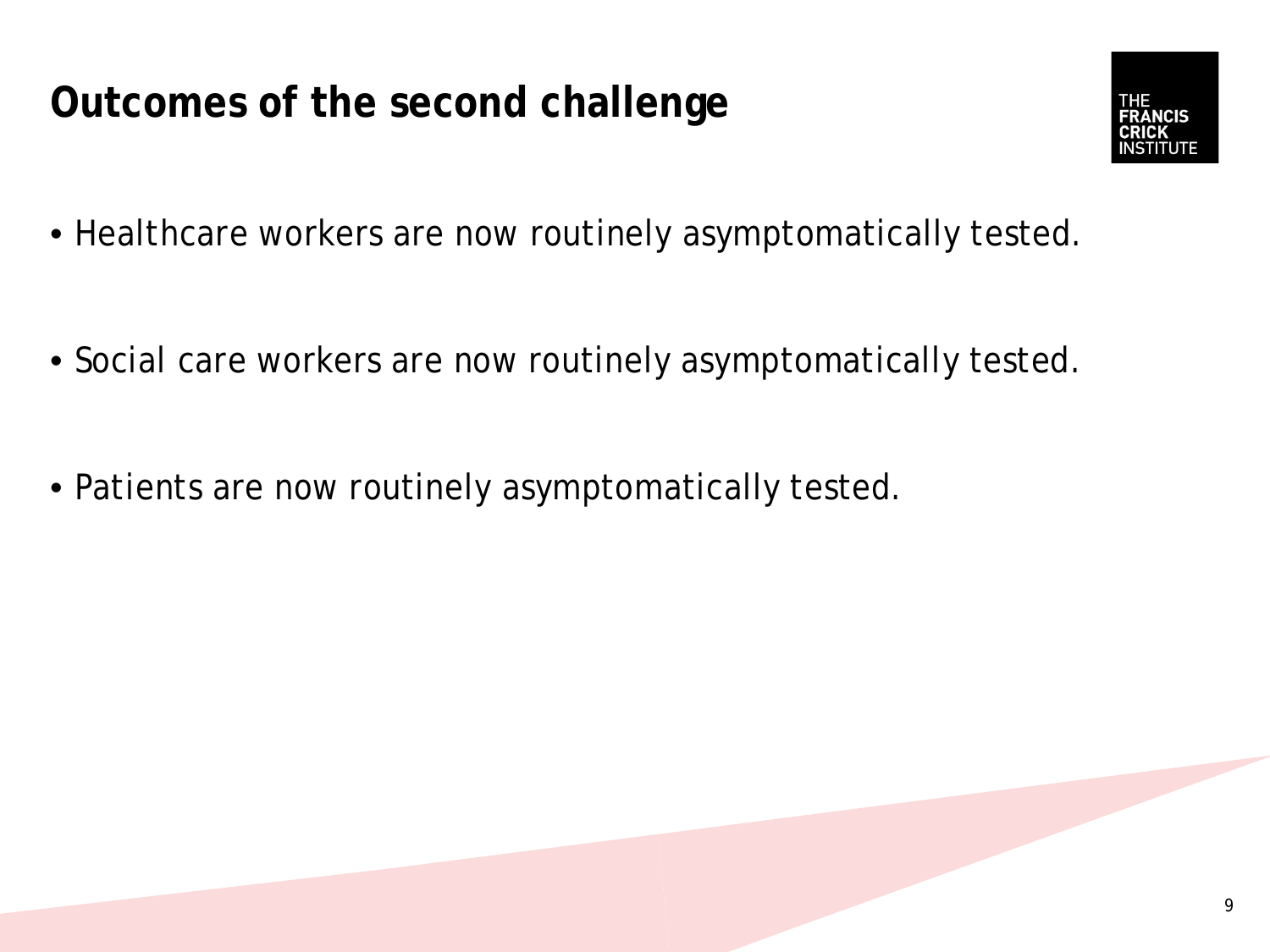## **Outcomes of the third challenge**



• COVID secure workplace. In-house surveillance programme now operational for over a year.

> *"I also saw another side of the Crick during the pandemic, when it has been outstanding at taking care of its people. The compassion and care shown by others has emboldened me to be the same towards my new community here in NYC."*  Former PhD student moving to pharma position in New York.

- Allowed us to keep workplace safe and remain scientifically productive.
- This led to a COVID-19 research programme bringing together a team of c100 scientists across 12 labs sharing data and techniques worldwide.